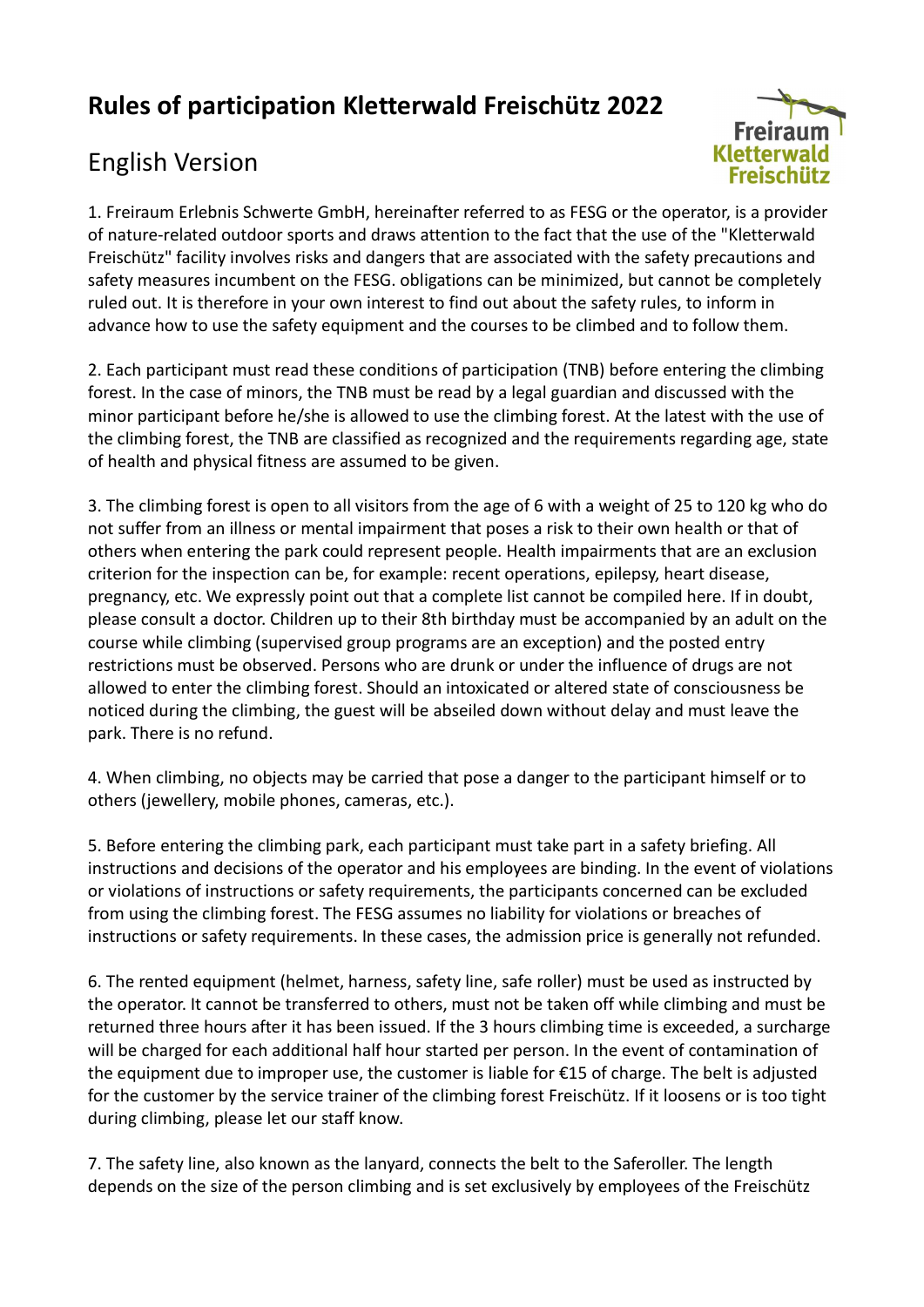climbing forest. If you notice a change in the length of the lanyard while climbing or are not sure, it is essential that the climbing forest Freischütz staff check it. Our employees wear red jackets with logo and beige pants. On the floor, please go to the next member of staff immediately. In the course, please call "Trainer".

8. The Saferoller represents the connection between the personal safety equipment (PPE) and the safety-relevant parts of the course. It must be used as demonstrated in the briefing. Before entering the course, the Saferoller must be guided onto the safety steel cable in the correct running direction. No participant may enter the course unsecured. In case of doubt, an employee of the FESG should be summoned. When ascending, the Saferoller must be guided over the fall protection devices called Sharks. The Saferoller must be used at or above head height. When using the cable cars, it must be ensured before departure that the Saferoller is free in the cable car cable, that the cable car cable is free and that nobody is on the landing area. At the end of the cable car, the Saferoller must be unhooked and transported hanging over the shoulder. Do not let it fall!

9. Each element may be walked on by a maximum of one person at a time. A maximum of 3 people may be on the platforms at the same time. Due to the risk of injury, it is not permitted to hold on to the steel cable or the carabiner of the Saferoller. When walking on an element without hands, the safety rope of the PSA must be guided in front of the chest and between the arms. Improper use and/or violation of these safety rules will result in the lapse of liability claims against the operator.

10. The use of cable cars is explained in the briefing by a trainer and practiced by each guest. The cable cars of the instruction course are shorter, lower and slower than the cable cars in the other courses. Follow the instructions from the briefing exactly, brake with both feet (whether backwards or forwards). Turning during the cable car ride is possible. Do not pull yourself up by the lanyard or brace your feet while riding.

11. The course called "K2" and the abseiling attraction called "Angel Falls" can only be used by guests aged 10 and over after extra instruction by a trainer and only under the supervision of a trainer.

12. The course called "Himalaya" is by far the most difficult course. Before entering, the course must be inspected from the ground. Your own positive assessment of your physical abilities is a prerequisite for entry.

13. The minimum age specified for the individual courses is information that has been coordinated with our liability insurance and is based on the assessment and experience of average climbers. This information is subject to change. The current sign at the entrance to the course is decisive. Exceeding the minimum age does not guarantee a safe or successful climbing tour. Individual abilities must be assessed by the guest himself. We therefore recommend climbing the courses in the order given in the overview flyer. There is no right to a refund of the entrance fee if you are unable to climb all of the courses.

14. In the case of events offered and/or carried out by the FESG (team play, team trophy, night climbing, headlamp climbing, GPS tours, bachelor parties and the like), the operator's right to issue instructions also applies outside the climbing forest area. The FESG cannot be held liable for damage caused by third parties outside the Freischütz climbing forest (examples: traffic accidents, falling branches, unforeseeable weather phenomena, lack of path protection, animals, people,